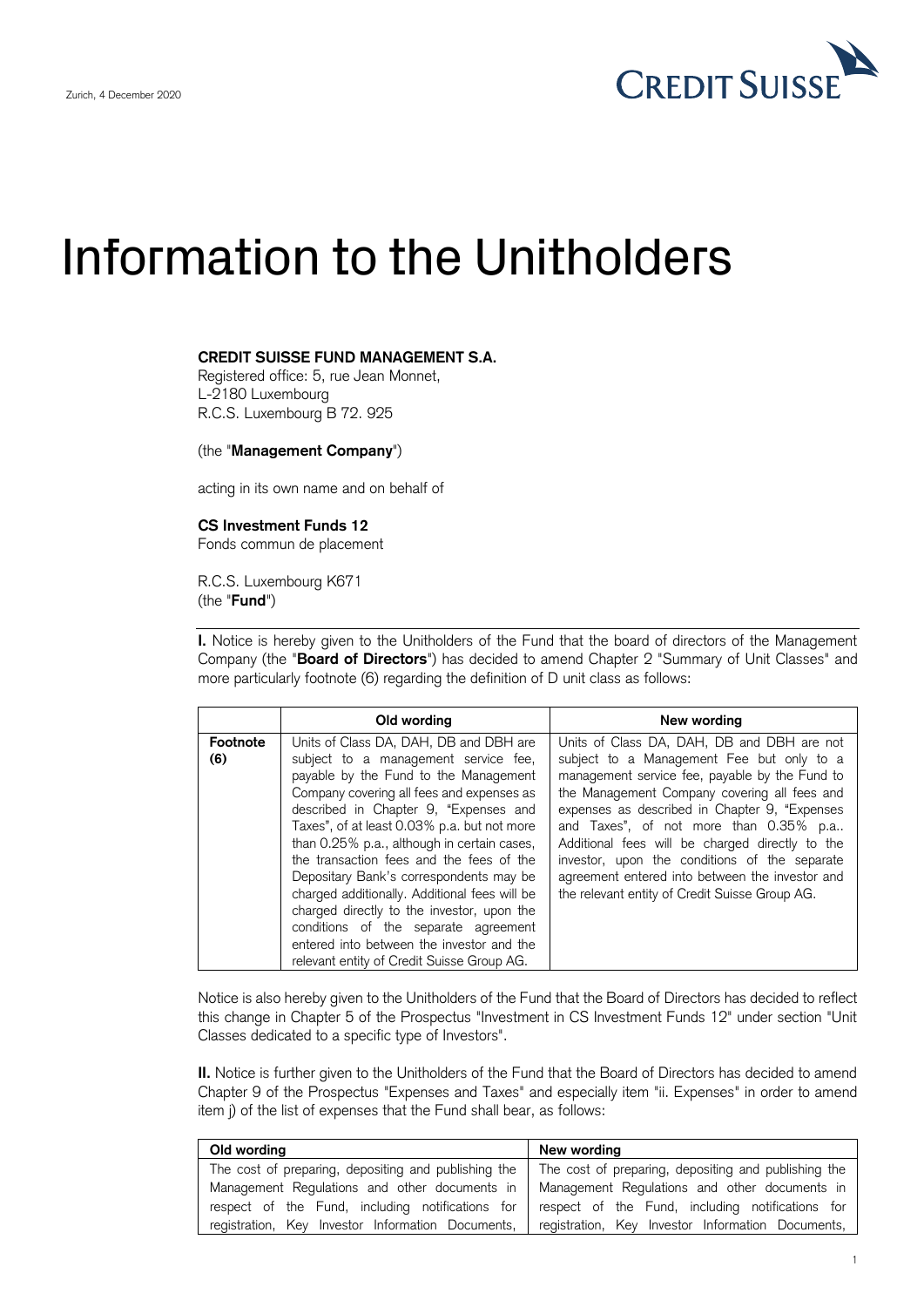| prospectuses or memoranda for all government<br>authorities and stock exchanges (including local<br>securities dealers' associations) which are required in<br>connection with the Fund or with offering the Units; the<br>cost of printing and distributing annual and semi-annual<br>reports for the Unitholders in all required languages,<br>together with the cost of printing and distributing all<br>other reports and documents which are required by the<br>relevant legislation or regulations of the above-<br>mentioned authorities; any license fees payable to<br>index providers; any fees payable to providers of risk<br>management systems or providers of data for those risk<br>management systems being used by the Management<br>Company for the purpose of fulfilling regulatory<br>requirements; the cost of book-keeping and calculating<br>the daily Net Asset Value, which may not exceed | prospectuses or memoranda for all government<br>authorities and stock exchanges (including local<br>securities dealers' associations) which are required in<br>connection with the Fund or with offering the Units; the<br>cost of printing and distributing annual and semi-annual<br>reports for the Unitholders in all required languages,<br>together with the cost of printing and distributing all<br>other reports and documents which are required by the<br>relevant legislation or regulations of the above-<br>mentioned authorities; the remuneration of the<br>members of the Board of Directors and their<br>reasonable and documented travel and out-of-<br>pocket expenses and insurance coverage<br>(including director/manager insurance) (for<br>certain Share Classes these fees may be borne in<br>full or in part by the Management Company); any |
|----------------------------------------------------------------------------------------------------------------------------------------------------------------------------------------------------------------------------------------------------------------------------------------------------------------------------------------------------------------------------------------------------------------------------------------------------------------------------------------------------------------------------------------------------------------------------------------------------------------------------------------------------------------------------------------------------------------------------------------------------------------------------------------------------------------------------------------------------------------------------------------------------------------------|-------------------------------------------------------------------------------------------------------------------------------------------------------------------------------------------------------------------------------------------------------------------------------------------------------------------------------------------------------------------------------------------------------------------------------------------------------------------------------------------------------------------------------------------------------------------------------------------------------------------------------------------------------------------------------------------------------------------------------------------------------------------------------------------------------------------------------------------------------------------------|
| 0.10% p.a., the cost of publications to Unitholders<br>including the publication of prices for the Unitholders,<br>the fees and costs of the Fund's auditors and legal<br>advisers, and all other similar administrative expenses,<br>and other expenses directly incurred in connection with<br>the offer and sale of Units, including the cost of printing<br>copies of the aforementioned documents or reports as<br>are used in marketing the Fund Units. The cost of<br>advertising may also be charged.                                                                                                                                                                                                                                                                                                                                                                                                        | license fees payable to index providers; any fees<br>payable to providers of risk management systems or<br>providers of data for those risk management systems<br>being used by the Management Company for the<br>purpose of fulfilling regulatory requirements; the cost of<br>book-keeping and calculating the daily Net Asset<br>Value, which may not exceed 0.10% p.a., the cost of<br>publications to Unitholders including the publication of<br>prices for the Unitholders, the fees and costs of the<br>Fund's auditors and legal advisers, and all other similar<br>administrative expenses, and other expenses directly<br>incurred in connection with the offer and sale of Units,<br>including the cost of printing copies of the<br>aforementioned documents or reports as are used in                                                                     |
|                                                                                                                                                                                                                                                                                                                                                                                                                                                                                                                                                                                                                                                                                                                                                                                                                                                                                                                      | marketing the Fund Units. The cost of advertising may<br>also be charged.                                                                                                                                                                                                                                                                                                                                                                                                                                                                                                                                                                                                                                                                                                                                                                                               |

 **III**. Notice is further given to the Unitholders of every subfund of the Funds (for the purpose of this section, the "**Subfunds**") that the Board of Directors has decided to update the settlement cycle in the "Subscription, Redemption and Conversion of Shares" section of the Subfunds' supplements in Chapter 22 "Subfunds" of the Prospectus to specify that subscription, redemption and conversion applications must be submitted **two** Banking Days prior to the Valuation Day (instead of one Banking Day before the Valuation Day).

 **IV.** Notice is further hereby given to the Unitholders of every subfund of the Funds (for the purpose of this section, the "**Subfunds**") that the Board of Directors has decided to amend Chapter 22 of the Prospectus "Subfunds", especially the sections "Investment Instruments" and the sub-sections "Target Funds" of the Subfunds in order to clarify that the Targets Funds described in these sub-sections may be managed by Credit Suisse Group, or an affiliate of Credit Suisse Group.

 V. Notice is finally hereby given to the Unitholders of Credit Suisse (Lux) Portfolio Fund Yield CHF and Credit Suisse (Lux) Portfolio Fund Yield USD (for the purpose of this section, the "**Subfunds**") that the Board of Directors has decided to amend Chapter 22 of the Prospectus "Subfunds", especially the section "Investment Manager" in order to clarify that the Management Company has appointed Credit Suisse Asset Management (Schweiz) AG as Investment Manager to perform the management of the Subfunds. Unitholders of the Subfunds should note that this amendment does not constitute any change to their current situation but rather, has been made for clarification purposes after the previous wrongful deletion of those information from the Prospectus.

 Unitholders who do not agree with the changes listed under points **I.** to **III.** above may redeem their units free of charge until **4 January 2021** at 1.00 p.m. CET.

 Unitholders should note that, once the above changes enter into effect, the new prospectus of the Fund, the Key Investor Information Document (KIID), the latest annual and semi-annual reports as well as the management regulations may be obtained at the registered office of the Management Company in accordance with the provisions of the prospectus. These documents are also available on **www.credit-suisse.com**.